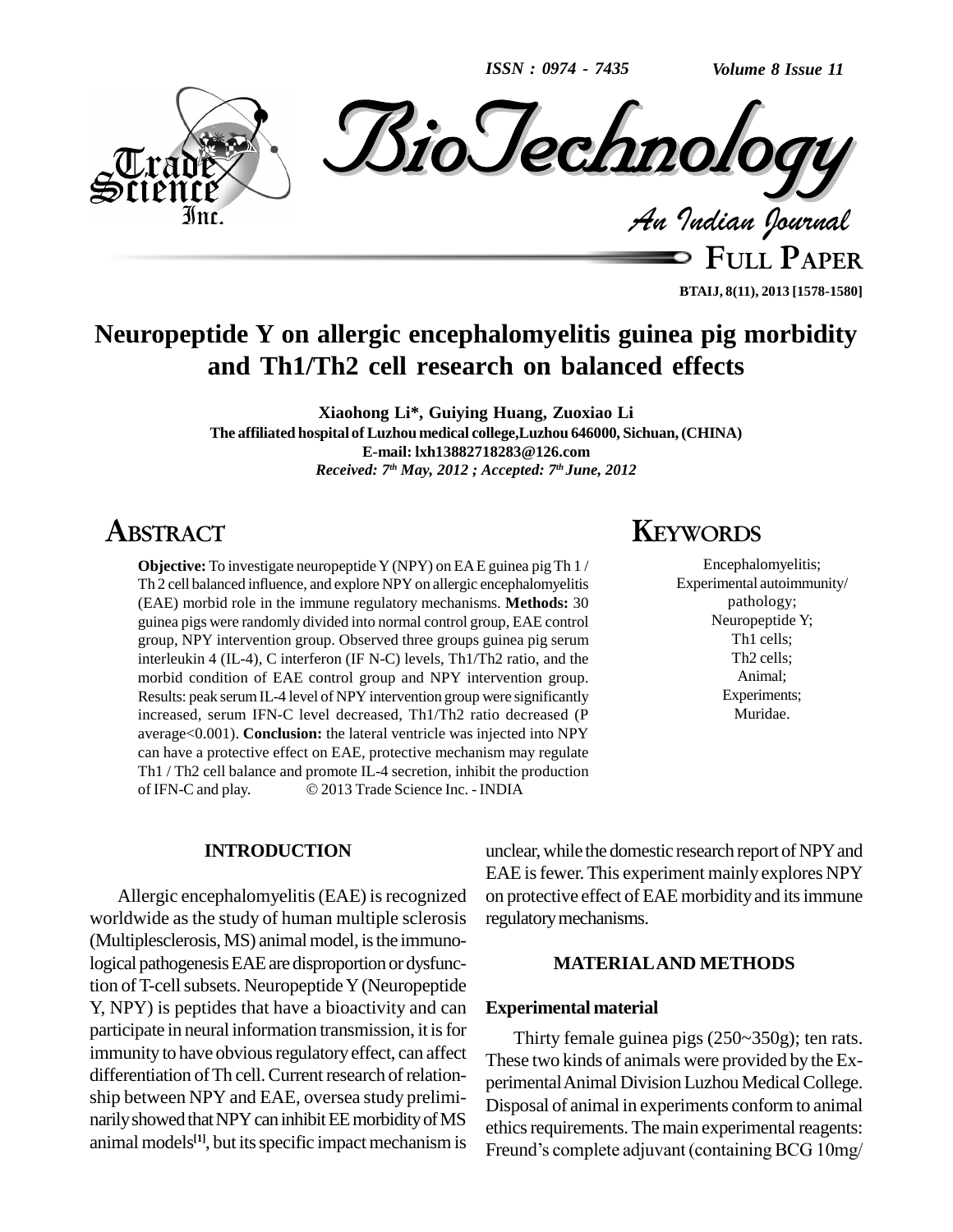ml), neuropeptide Y all are products American Sigma company; interleukin 4 (IL -4), Cinterferon (IFN-C) detection kit was purchased Shanghai Senxiong Sci ence and Technology Industrial Co., Ltd..

# **Experimental group**

Thirty guinea pigs were randomly divided into three groups: normal control group: lateral ventriclewasinjected into 10Ll normal saline; after one week the fake ANO<br>module (the same site was injected into same amount (when<br>of Freund's complete adjuvant). EAE control group: using module (the same site was injected into same amount (when variance was irregular using t 'test), counting data lateral ventricle was injected into 10Ll normal saline, complete adjuvant). »NPY intervention groups: after a week  $E A E$  module (spinal cord homogenate + lateral ventricle was injected into 10Ll NPY, after a week the EA E modeling.

The micro NPY was injected into lateral ventricle. After 1% pentobarbital sodium  $(30mg/kg)$  was anesthetized abdominal cavity of guinea pigs, guinea pig will be fixed on the stereotactic instrument.Take the injection site sagittal suture junction with herringbone stitch after 1.2mm, right midline 2mm, subdural 4mm, vertical pierce with micro injector, when slowly draw out  $25.4 \pm 12.59$  (P<0.05), mortality is 10%; while the morsaw cerebrospinal fluid reflux NPY 10Ll (including NPY bid latency of EAE control group is  $10.0\pm4.83$  (P 6n mol) wasinjected, then injected methylene blue to identify the liquid is injected into the lateral ventricle.

# **The establishment of the EAE model**

Rats were executed, the spinal cord was quickly removed, adopting glass homogenizer to homogenize, with 0.9% normal saline and 50% of the homogenate,  $\sigma_{\rm r}$ removed, adopting glass homogenizer to homogenize,<br>with 0.9% normal saline and 50% of the homogenate,<br>mixed with the same amount Freund's complete adjuvant (BCG 10mg/ml), using a syringe to whip oil-water emulsions, that is made of crude myelin basic protein<br> $Th1/Th2$  ratio comparison (x+s) (MBP) antigens.The crudeMBPantigen wasinjected into subcutaneous tissue after paws of guinea pigs, each side of everyone 0. 2ml manufactured EAE model.

The detection of Serum level of IFN, IL-4; the morbid peak period of guinea pigs, each guinea pig through cardiac puncture and (or) through the orbital venous plexus take about 2~3ml blood, serum was separated by centrifugation, serum samples were placed in-20! refrigerator, batch determination adopted double-antibodysandwichABC-ELISAto detect, op eration in strict accordance with instructions.

# **The determination of Th1/Th2 ratio**

Since Th1 cells secreting mainly IFN-C, Th2 cells secreted IL -4, the T h  $1/T$  h  $2$  ratio can be directly used IFN-C, and that the ratio of IL-4.

## **The settlement of statistics**

Data is expressed by  $x - \pm s$ , sample average comparison between the two groups were used t-test, samples among multi-group were conducted one-way ANOVA, pairwise comparisons adopting LSD test samples among multi-group were conducted one-way<br>ANOVA, pairwise comparisons adopting LSD test<br>(when variance was irregular using t 'test), counting data ANOVA, pairwise comparisons adopting LSD test<br>(when variance was irregular using t 'test), counting data<br>using Fisher's exact test, the settlement of statistics is completed by the SPS S11.5 software.

## **RESULTS**

The morbidity of NPY intervention group, EAE control group and the normal control group, Ill animal manifested as hair loss, loss of appetite, or poor feeding, weight was significantly decreased, appear different degrees with limb weakness, ataxia, paralysis, about half of the animals with urinary incontinence. The morbid latency of NPY intervention group guinea is half of the animals with urinary incontinence. The morbid latency of NPY intervention group guinea is 25.4±12.59 (P<0.05), mortality is 10%; while the morbid latency of NPY intervention group guinea is  $25.4\pm12.59$  (P<0.05), mortality is 10%; while the morbid latency of EAE control group is  $10.0\pm4.83$  (P  $\leq$ 0.05), mortality is 50%.

NPY intervention group, EAE control group and the normal control group, the ratio comparison of serum IL-4, IFN-C and Th1/Th2, see attached list.

Annotation; compared with the control group EAE\*P<0.001, compared with the normal control group aP < 0.05, bP < 0.05, cP < 0.001, dP < 0.011, eP<0.027, fP<0.001.

**Attached list, peakserumof each guinea pig IL-4,IFN-C and Th1/Th2 ratio comparison (x±s)**

| grouping                 |                  | IL-4( $pg/ml$ ) IFN- $C(ng/ml)$                                 | Th1/Th2<br>ratio |
|--------------------------|------------------|-----------------------------------------------------------------|------------------|
| NPYintervention<br>group |                  | $14.57 \pm 1.66$ <sup>*</sup> a $12.45 \pm 3.49$ <sup>*</sup> b | $0.85 *c$        |
| EAE control group        | $9.04\pm0.48d$   | $25.51 \pm 0.84e$                                               | 2.82f            |
| Normal control<br>group  | $24.01 \pm 3.94$ | $1.87 \pm 0.22$                                                 | 0.07             |

## **DISCUSSION**

Experimental EAE is due to its immunity and pathological features and has striking similarities with human

*Indian Journal*